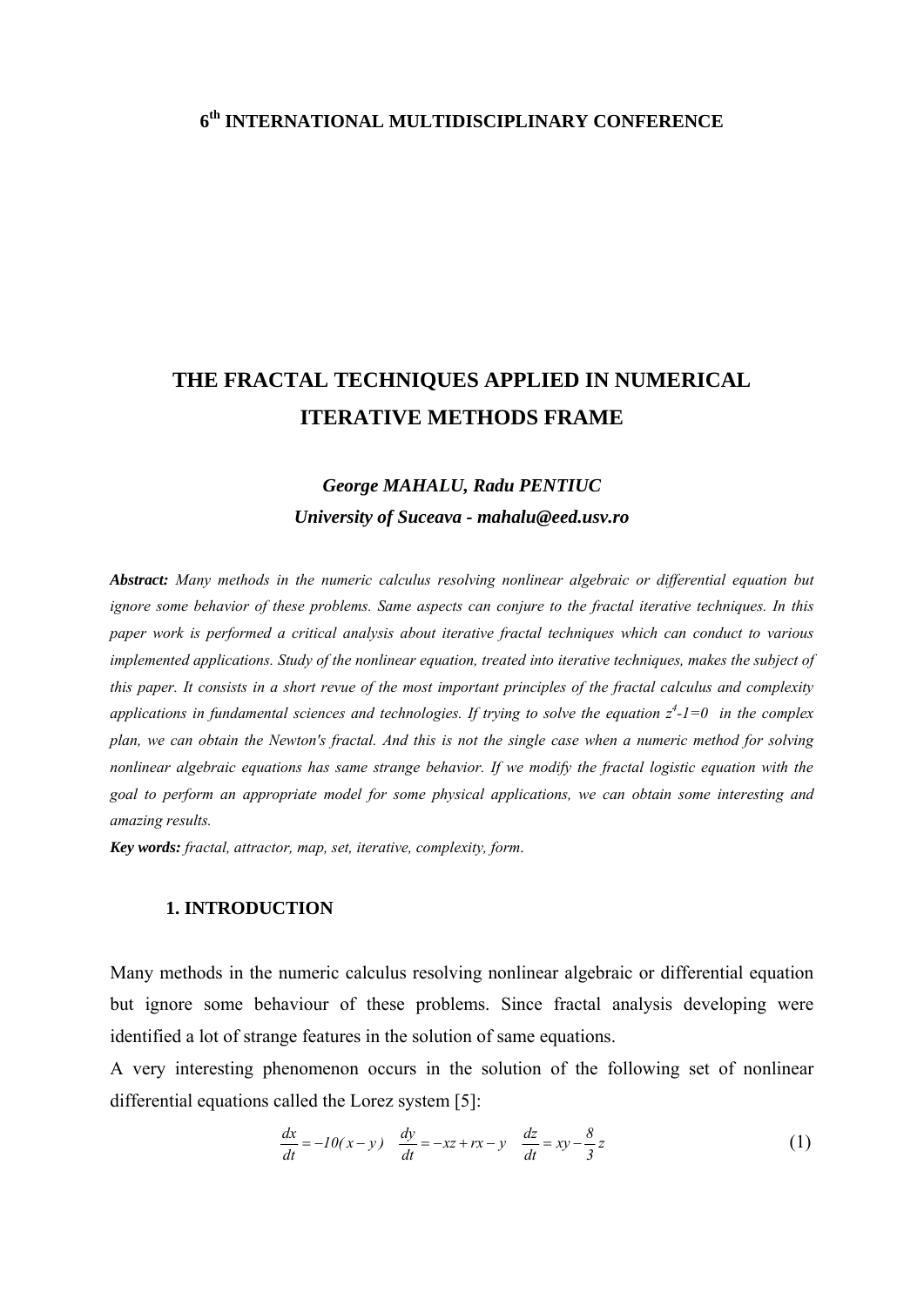This system arises from problems related to fluid convection and to weather forecasting. When the *r* parameter lies in the  $24.7 < r < 145$  interval, the solution does not converge to a fixed point in the  $t \rightarrow \infty$  limit, nor is there a limit cycle, but the solution keeps moving around in a finite area. The limit set of the orbit at  $t\rightarrow\infty$  is generally called the attractor. It has been confirmed numerically that the Lorenz attractor system has infinitely many folding.

Other strange attractors have been found in many systems with few degrees of freedom. The following system, called the Rössler system [5], is famous for showing that chaos can be produces with only one nonlinear term:

$$
\frac{dx}{dt} = -(y+z) \frac{dy}{dt} = x+0.2y \frac{dz}{dt} = 0.2 - 5.7z + xz \tag{2}
$$

Attractors of ordinary differential equations with the degree of freedom less than 2 are limited to either a fixed point or a limit cycle, and have proved not to be strange. However, even in system with only two variables, chaos can be found if the system evolves discretely. A good example in this sense is the strange attractor of the Hennon map. The equations system in this case is:

$$
x_{n+1} = 1 - ax_n^2 + by_n \t y_{n+1} = x_n \t (3)
$$

Strange attractors in systems of ordinary differential equations also usually have fractal properties. By imagining a plane in the phase space and observing only the points where the orbits pass through the plane, the dynamical systems can be reduced to a discrete map called the Poincaré map. The Poincaré map of the Rössler system, like the Henon map, is selfsimilar and the Rössler attractor is also fractal.

#### **2. STRANGE ATTRACTORS**

Let us consider a simple nonlinear map called *logistic map* or *bifurcation map*:

$$
x_{n+1} = rx_n(1 - x_n), \quad 0 \le r \le 4
$$

This is an example of iterative method application on nonlinear function. In the first regard it is a classical and very knowledge path to resolving without problems same numeric analysis applications. However, we can observe that the asymptotic behaviour of  $x_n$  depends strongly on *r* parameter:

for  $0 \le r \le l$ ,  $x_n$  decrease as *n* and  $x_n$  approach 0; for  $1 \le r \le 2$ ,  $x_n$  monotonically approaches *1*-*1/r*; for  $2 < r \leq 3$ ,  $x_n$  approaches *1-1/r* with oscillations; for  $3 < r \leq 3.449$ ,  $x_n$  is gradually approaches period motion of period 2; for  $3.449 \le r \le 4$ , the system become uncontrolled.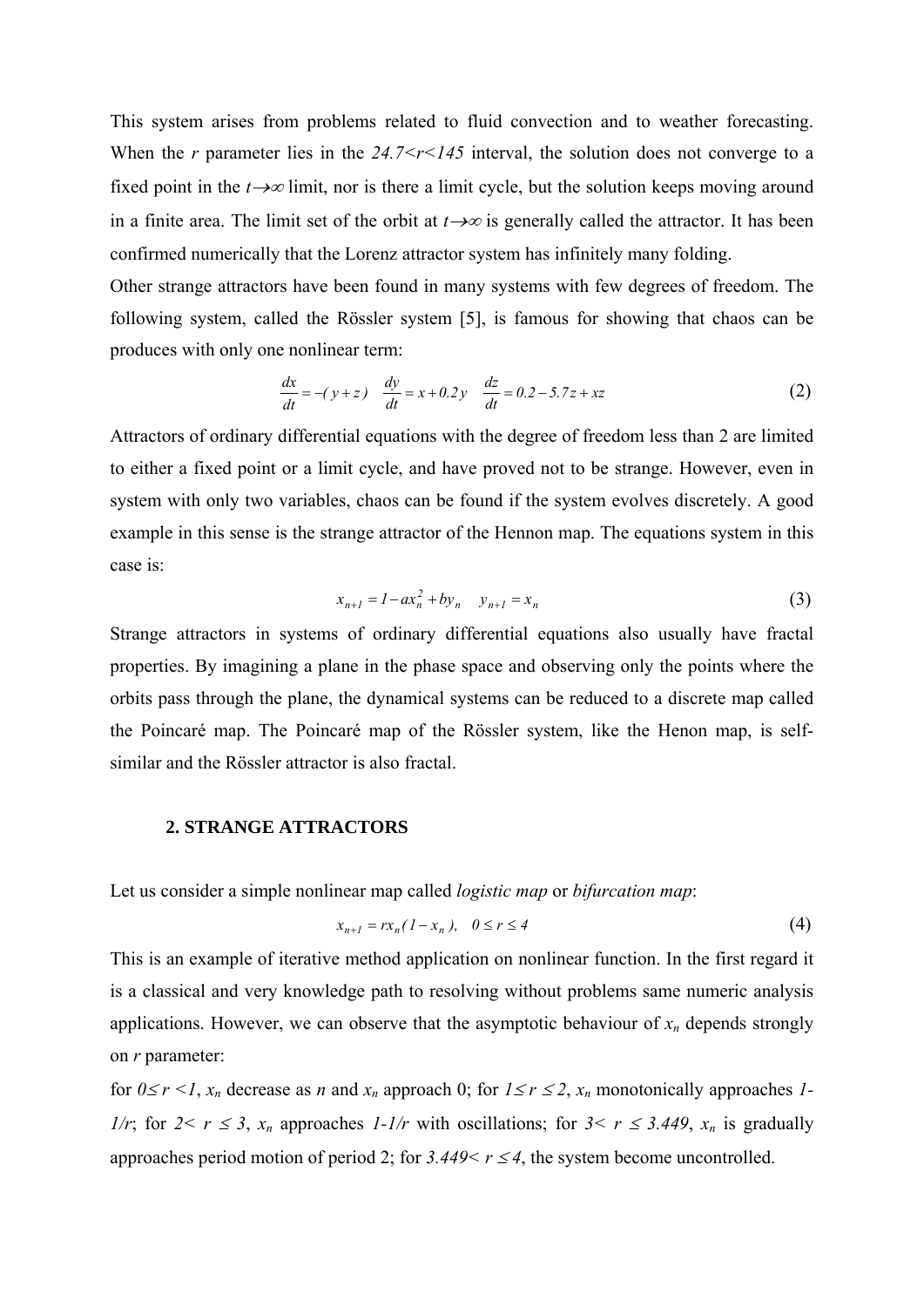The set of attractors of  $x_n$  is shown in figure 1.



**Fig. 1** *Bifurcation diagram of logistic map for 3*≤*r*≤*4*

Historically, the logistic map was obtained from the logistic equation, which describes the growth of a population in a closed area:

$$
\frac{du}{dt} = (\varepsilon - hu)u\tag{5}
$$

If we put this equation into a difference equation forms:

$$
\frac{u_{n+1} - u_n}{\Delta t} = (\varepsilon - h u_n) u_n \tag{6}
$$

we obtain the logistic map if we change the variables as:

$$
r = I + \varepsilon \Delta t \quad x_n = \frac{h \Delta t}{I + \varepsilon \Delta t} u_n \tag{7}
$$

The solution of (5) can be obtained analytically for any initial condition  $u(0) > 0$ . It monotonically approaches a fixed point ε*/h*. By contrast, the difference equation for large interval Δ*t* and the logistic map behave quite differently, producing chaos. This kind of discrepancy between the solution of a differential equation and that of its difference equation appears in any nonlinear system if the difference interval is sufficiently large [1]. Hence we have to be careful when we numerically solve a differential equation by using a difference equation.

If we modify the logistic equation in the form:

$$
x_{n+1} = rx_n / (1 - x_n), \quad 0 \le r \le 4
$$
 (8)

we can observe an interesting result about the map equation (figure 2). This result makes subject of some original studies focused on the numeric methods in complexity calculus.

If trying to solve the equation  $z^4$ - $l=0$  in the complex plan, we can obtain the Newton's fractal [4] which shown like in figure 3. And this is not the single case when a numeric method for solving nonlinear algebraic equations has same strange behaviour.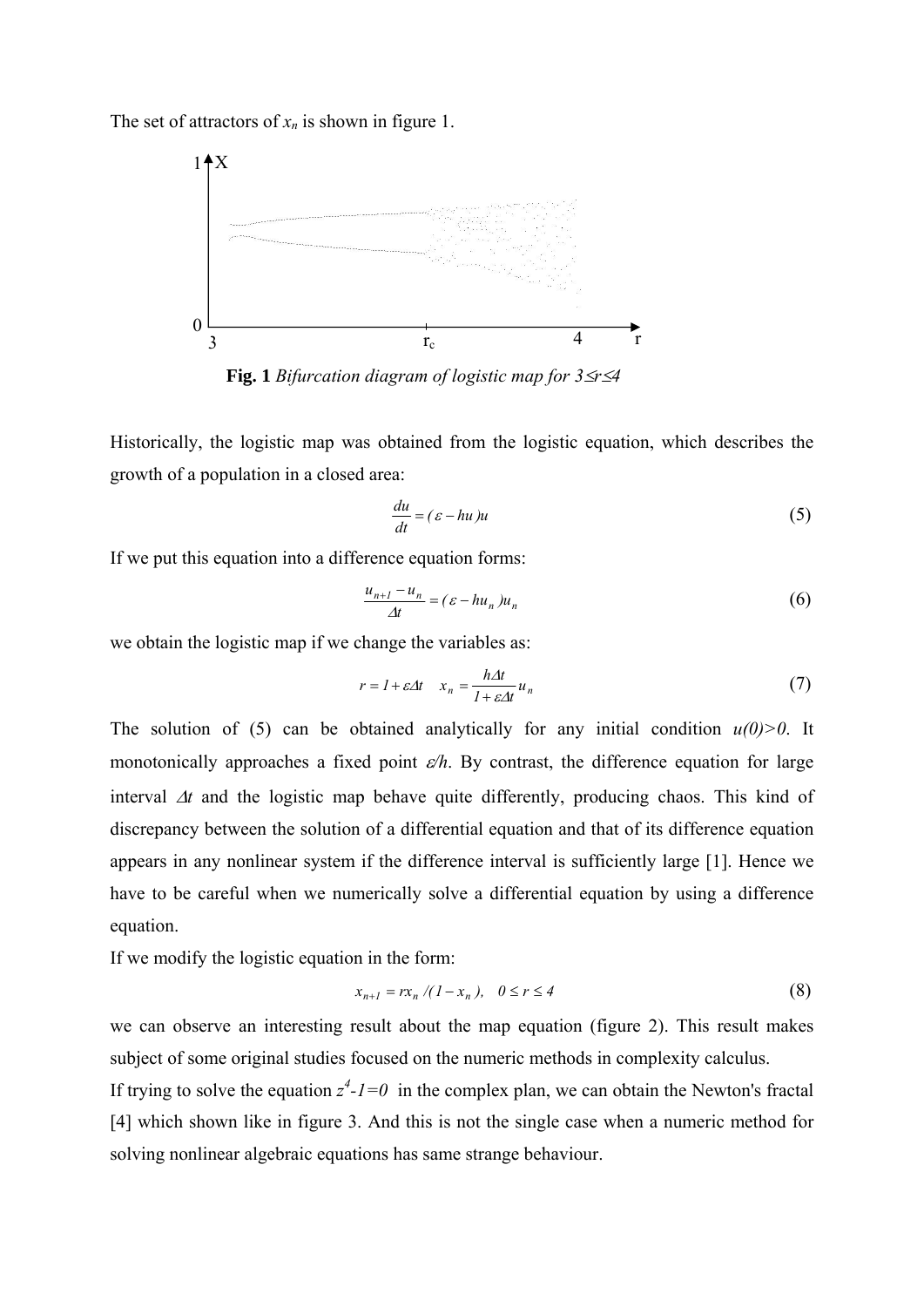

**Fig. 2** *Bifurcation diagram of modified logistic map for 0.01*≤*r*≤*4* 

#### **3. FRACTALS BY MAPS**

For a given map  $[2]$ :

$$
x_{n+1} = f(x_n) \tag{9}
$$

the set of initial points  $\{x_0\}$  whose iterated points never diverge ( $|x_n| \leq \infty$  for any *n*) is called *Julia set*. For many maps, the *Julia sets* are known to be fractals. A good example is the following complex logistic map:

$$
f(z) = az(1-z)
$$
, where  $z=x+jy$ ,  $j = \sqrt{-1}$ . (10)

In the same way, equation:

$$
g(z) = z^2 - b \tag{11}
$$

conducts to other fractal. To set of complex parameters *b* such that successive iterates of  $z=0$ under  $g(z)$  do not tend to  $\infty$  is named the *Mandelbrot set*. This set has a fractal border.

When we solve an algebraic equation numerically by Newton's method, we have to iterate a map similar to (11). If the equation has several solutions, an initial value for the iteration will be attracted to one of the solution. The boundary of the set of points that finally converge to one of the solution becomes a fractal. Two initial points that are arbitrarily close can approach distinct solutions, if they start close to this boundary.

Another simple method to construct fractals is provided by *contraction maps*. It is trivial that the invariant set of a single contraction map is a point. However, for two or more contraction maps the invariant set is the set *X* which satisfies:

$$
x = f_1(x) \cup f_2(x) \cup ... \cup f_n(x)
$$
 (12)

this is a fractal. For example, in the case  $n=2$ , the following maps produce the Cantor set in the [0,1] interval.

$$
f_1(x) = \frac{x}{3}, \quad f_2(x) = \frac{2+x}{3} \tag{13}
$$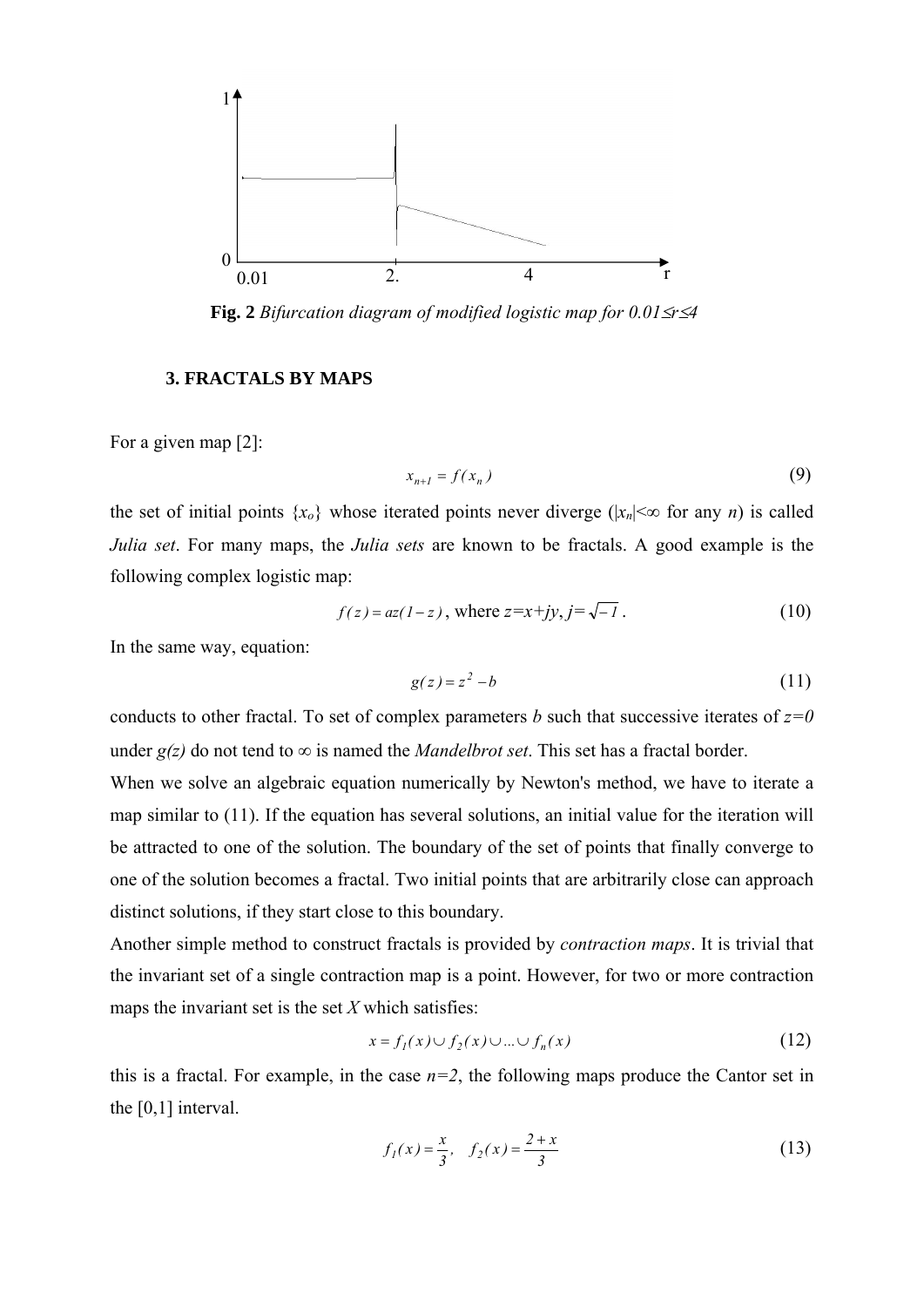In the complex plane we have the Koch curve if the mappings are:

$$
f_1(z) = \alpha \overline{z}, \quad f_2(z) = (1 - \alpha)\overline{z} + \alpha, \quad \alpha = \frac{1}{2} + \frac{\sqrt{3}}{6}j
$$
 (14)

where *z* denotes the complex conjugate of *z*.

Thus all regular (non-random) fractals can be expressed in this formalism, which because its simplicity is expected to become more important in future.

#### **4. RANDOM CLUSTERS**

Consider a 2 or 3 dimensional lattice and distribute points randomly on it with *p* probability. If neighbouring sites are occupied by points, they are regarded as connected. By changing the probability  $p$  of the occupation of sites we can estimate the critical probability  $p_c$  and fractal dimension of clusters.

radius of clusters of size s as: The fractal dimension of clusters is calculated in the following way. We define the mean

$$
R_s = \langle \sum_{i=1}^s \frac{r_i^2}{s} \rangle^{1/2} \rangle \tag{15}
$$

where  $r_i$  denotes the distance between the centre of mass and the *i*-th point, and  $\leq$  indicates the average over all *s*-clusters. When  $R_s$  is proportional to a power of *s*, the clusters are statistical fractals with dimension *D* which satisfies the relation:

$$
R_s \sim S^{1/D} \tag{16}
$$

The result of simulations show that (16) holds at  $p=p_c$  and the fractal dimensions are estimated as 1.9 (2 dimensional lattice) and 2.5 (3 dimensional lattice) [3]. This value in the 2 dimensional cases agrees with the experimental value.

#### **5. CLUSTERS IN SPIN SYSTEMS**

The best-know model of magnetic material is the *Ising model* [4]. In this model, spins which can take only the value  $+1$  or  $-1$  are arranged on a lattice. The total energy (or Hamiltonian)  $E$ of the system is given by the equation:

$$
E = -J \sum \sum S_i S_j - H \sum_i S_i, \quad S_i = -1 \tag{17}
$$